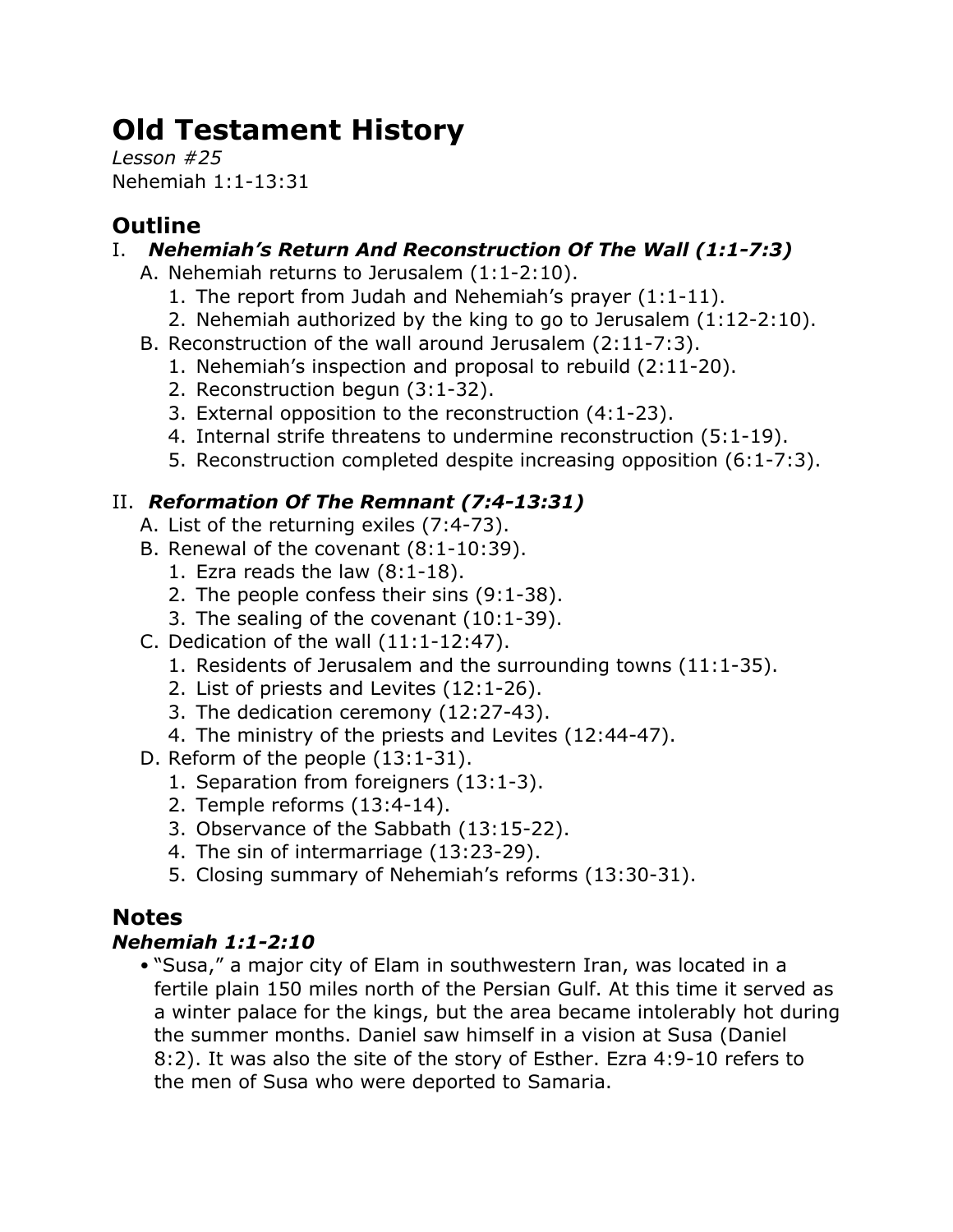- The lack of a city wall meant that the people were defenseless against their enemies. The walls and gates of Jerusalem had lain in ruins since their destruction by Nebuchadnezzar some 140 years before, despite attempts to rebuild them. The leaders and people had evidently become reconciled to this sad state of affairs. It took an outsider to assess the situation and rally the people to renewed efforts. The Jews had attempted to rebuild the walls earlier, in the reign of Artaxerxes I. But after the protest of Rehum and Shimshai, the king ordered the Jews to stop.
- Although Nehemiah was over 700 miles from from home, he had not forget his own people (Psalm 122:1-9; 137:5-6). He was enjoying the luxury and prestige in the palace of the king, but he wanted to help rebuild Jerusalem. Instead of being a city of praise and glory, it was a city of shame and reproach (Psalm 79:1-4).
- On a Nisan calendar "the twentieth year" was April 13, 445, to April 1, 444. For four months (from December to April) he wept and prayed. This book shows Nehemiah to be a man of prayer (1:4-11; 2:4; 4:4, 9; 5:19; 6:9, 14; 13:14, 22, 29, 31). In fact, the book starts and ends with prayer. He prayed day and night because he was so burdened for the city.
- During the exile fasting became a common practice, including solemn fasts to commemorate the taking of Jerusalem and the murder of Gedaliah (Esther 4:16; Daniel 9:3; 10:3; Zechariah 7:3-7).
- Regardless of one's personal problems, the king's servants were expected to keep their feelings hidden and to display a cheerful countenance before him. Were it not for the providence of God, Nehemiah's sadness might have caused his death. Before taking his burden to Artaxerxes, Nehemiah quickly went to God in prayer. Despite his trepidation, he knew that he stood not only in the presence of an earthly monarch, but before the King of the heavens.

#### *Nehemiah 2:11-7:4*

- The trip took three months, and Nehemiah was accompanied by an armed escort, though not because his faith was weaker than Ezra's. Rather, because of his position as official governor of Judah, it was in accordance with custom that he should have an escort assigned him. He arrived as a governor, not a servant. Nehemiah waited three days before taking any steps. The enemies were watching and Nehemiah had to be wise and cautious. By night he investigated the situation, keeping his counsel to himself.
- He challenged the leaders of the remnant to work with him (not for him) in repairing the walls. Nehemiah showed them the need, outlined the task, and assured them of God's blessing. He showed great leadership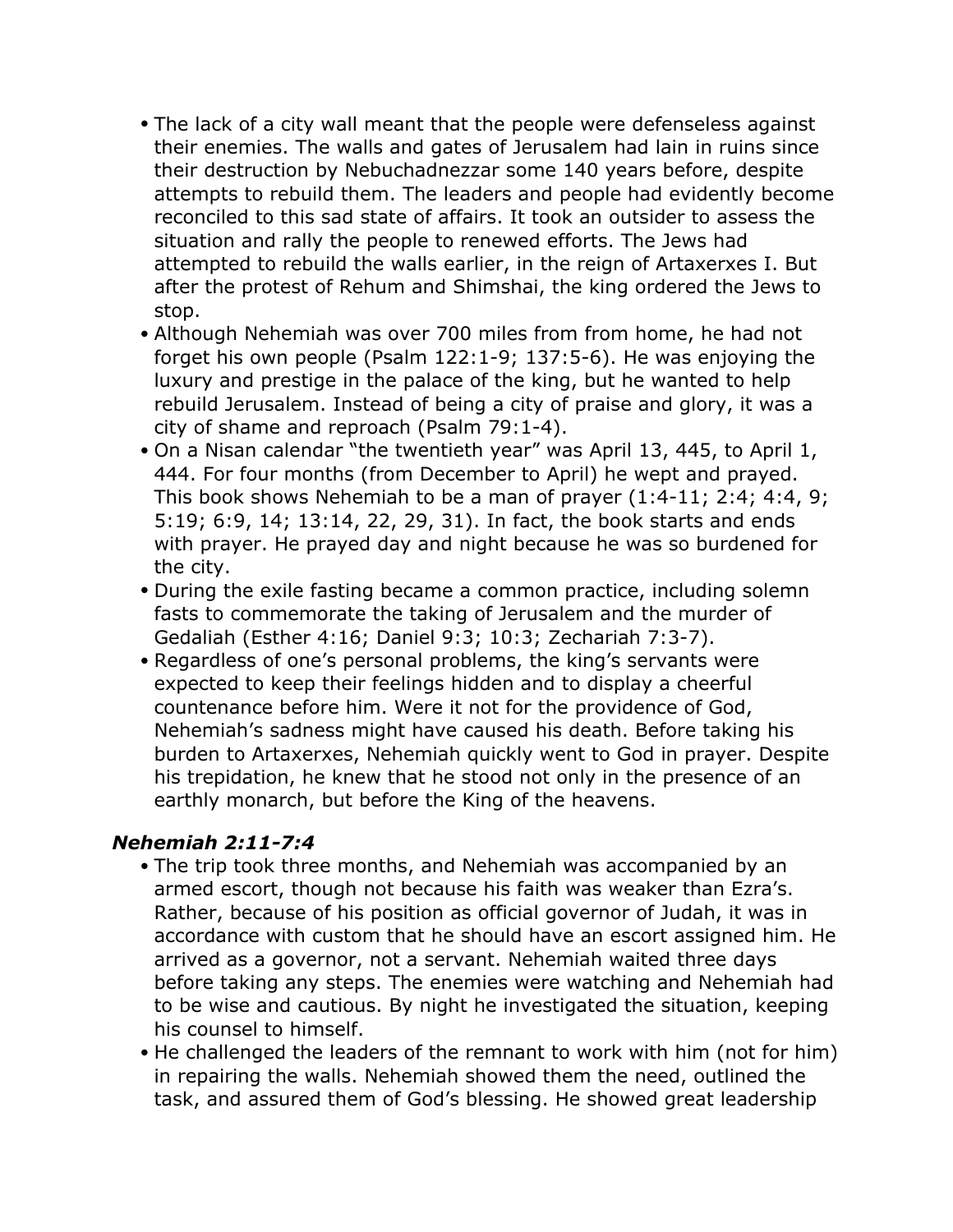in endearing himself to the people, motiving them, and solving their problems.

- Whenever the people of God start doing His work, there will be opposition. Various documents indicate that Arabs became dominant in the Transjordan area from the Assyrian to the Persian periods. They enjoyed a favored status under the Persians.
- A worker of weak faith and purpose will quit, but a person of resolution and confidence will overcome the opposition and finish the task. Every person had a specified area of responsibility. No one can do everything, but every person can do something. In all, there were 42 groups of workers.
- The first weapon used to try to stop the work was ridicule. Ridicule is a device used by ignorant people who are filled with jealousy. The second weapon was force. What Satan cannot accomplish by deceit he attempts to do by force. There were two enemies in 2:10, three in 2:19, and a whole multitude in 4:7. There was a great balance between prayer and posting a guard as Nehemiah's answer to this threat. The third weapon was discouragement. Discouragement and complaining spread rapidly and hindered God's work. We do not read that Nehemiah paid much attention to their complaining; he kept on building, watching, and praying. The fourth weapon was fear. The Jews living outside the city heard that the armies would suddenly invade Jerusalem and took this report to Nehemiah ten times. He did not allow the work to stop. The people had a mind to work (4:6), a heart to pray (4:9), an eye to watch (4:9), and an ear to hear (4:20).
- An unexpected problem was selfishness. The people were being robbed by their own people through mortgages and servitude. In times of economic distress, families would borrow funds, using members of the family as collateral. If a man could not repay the loan and its interest, his daughters, sons, wife, or even the man himself could be sold into bondage. Nehemiah rebuked the people, reminding them of God's goodness to their nation. He also appealed to his own good example as a leader.
- "Ono" was located seven miles southeast of Joppa near Lod. It was in the westernmost area settled by the returning Jews. It may have been proposed as a kind of neutral territory, but Nehemiah recognized the invitation as a trap.
- Since he had access to the temple, Shemaiah was probably a priest, possibly one of those who were particularly friendly with Tobiah. He likely had shut himself up in the temple as a symbolic action to indicate that his own life was in danger and to suggest that both must flee to the temple. Most likely Shemaiah's words were a ruse in which he pretended to be in personal danger and tried to get Nehemiah to take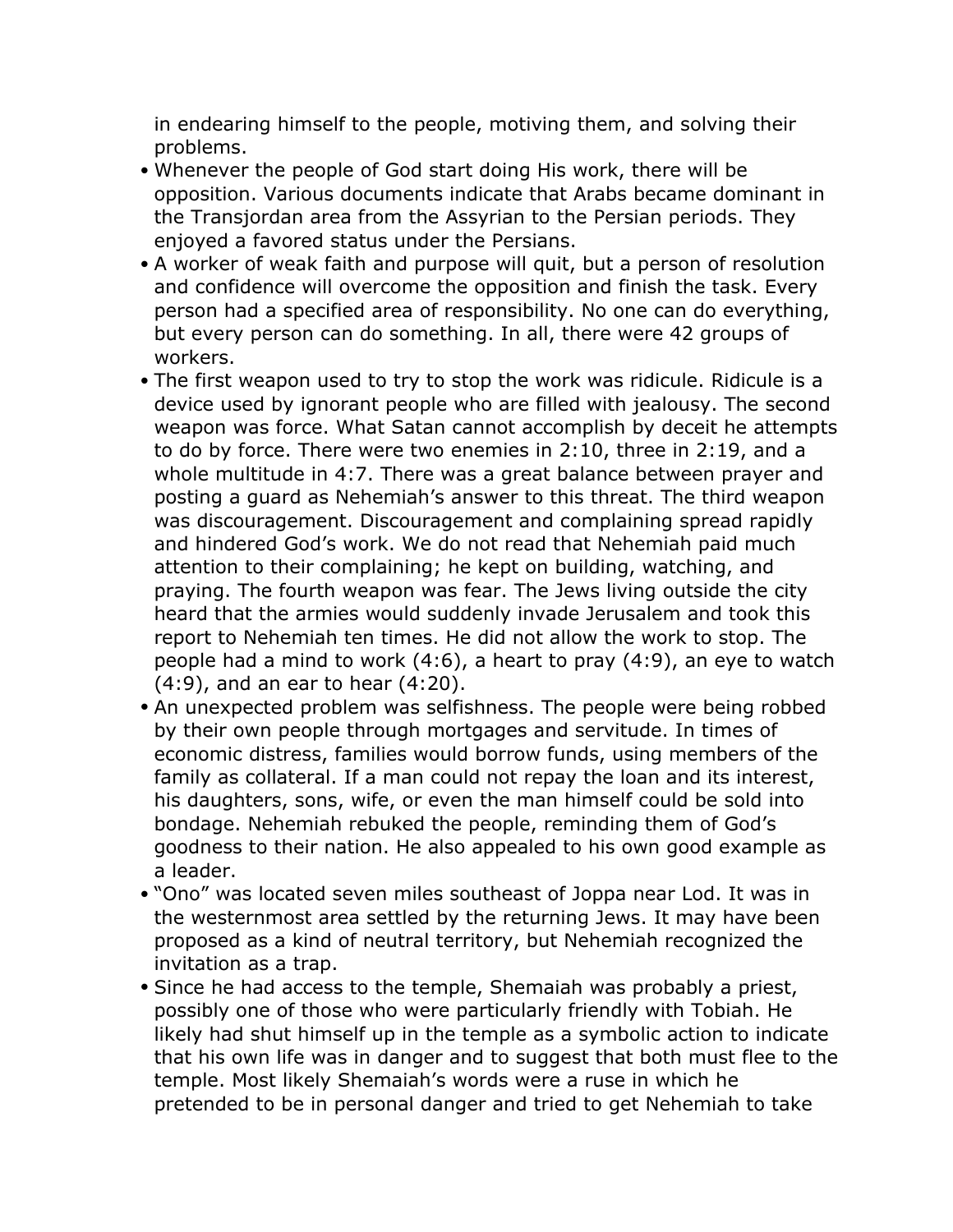refuge in the temple. Even if his life was genuinely threatened, Nehemiah was not a coward who would run into hiding. Nor would he transgress the law to save his life.

• On October 27, 445 B.C., the walls of Jerusalem were completed. Remarkably, though neglected for nearly a century and a half, they were rebuilt in less than two months under Nehemiah's leadership. The rapid completion of the wall despite such overwhelming odds could only have been accomplished with God's help.

#### *Nehemiah 7:5-73*

- Normally the gates were opened at dawn, but this was to be delayed until the sun was high in the sky. The Old Testament distinguishes the sun from the stars, not by its great light, but by its heat (Exodus 16:21; 1 Samuel 11:9; Psalm 121:6; Isaiah 49:10). Inhabitants of the Near East are conscious of the sun's heat, especially during the summer (Psalm 32:4). The gates were to be shut and bolted before the guards went off duty.
- The list of names is essentially the same as that found in Ezra 2:1-70, with a few minor variant spellings and numerical differences.
- The small number of Levites who returned is striking. As Ezra was about to leave Mesopotamia, he found not one Levite in the company; so he delayed his departure until he could enlist some Levites (Ezra 8:15-20).
- "Drams" or "drachmas" were Greek coins weighing about 3/10 of an ounce; "1,000 drachmas" would weigh about 19 pounds. As a drachma was ordinarily a silver coin, the Hebrew word may designate the Persian daric. The weight of "20,000 drachmas" would be about 375 pounds; "2,200 minas," about 2,550 pounds; and "2,000 minas," about 2,500 pounds.
- Many returning exiles were not from Jerusalem, whose population no doubt suffered the greatest casualties in the Babylonian attacks. These naturally returned to their own hometowns, leaving Jerusalem underpopulated (cf. 11:1-24).

#### *Nehemiah 8:1-10:39*

• "The first day of the seventh month" was the New Year's Day of the civil calendar (Leviticus 23:23-25; Numbers 29:1-6), celebrated also as the Feast of Trumpets with a solemn assembly and cessation from labor. Women did not participate in ordinary meetings but were brought together with children on such solemn occasions. The people evidently stood for about five hours attentively listening to the exposition of the scriptures. This was 14 years after Ezra did it upon his return in 458 B.C.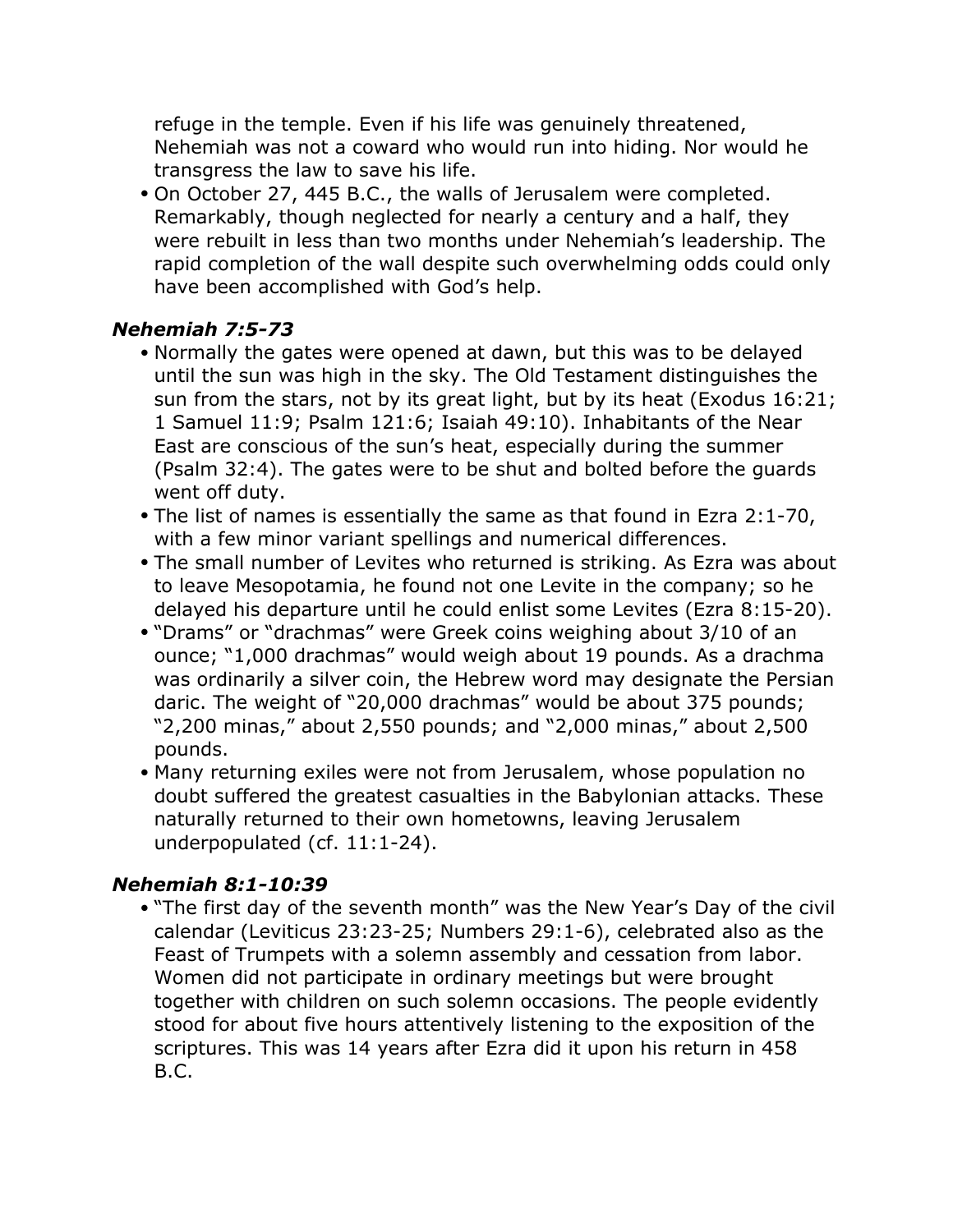- Even today, the day after Sukkoth (Feast of Tabernacles), the Jews celebrate a festival called Simhat Torah ("rejoicing over the Torah"), in which they parade in a circle inside the synagogue seven or more rounds with a different person holding the scrolls each time. Children carry flags with inscriptions extolling the word of God.
- The statement "from the days of Joshua son of Nun" does not mean that no celebration of the Feast of Booths had taken place since then, as such celebrations are mentioned after the dedication of Solomon's temple (1 Kings 8:65; 2 Chronicles 7:9) and after the return of the exiles (Ezra 3:4). It must mean that the feast had not been celebrated before with such exceptional joyfulness or strictness of observance. The great joy compares to that experienced at the renewal of the Passover under Hezekiah (2 Chronicles 30:26) and at the revival under Josiah (2 Kings 23:22; 2 Chronicles 35:18).
- There was a three-week interval between Ezra 10:17 and Nehemiah 9:1. The congregation spent about three hours in the study of scriptures and three hours in the worship of the Lord. Nehemiah presented a long recitation of the history of Israel. In everything that happened God had been justified, but the people still did not listen to God's judgments.
- In 10:28-29, the people applied the word of God to their lives. It is one thing to pray and agree to a covenant; it is another to separate from evil and do everything that God wants.

#### *Nehemiah 11:1-12:47*

- Nehemiah returns now to the story of the walls, which he had interrupted to tell about the spiritual work under Ezra. It was necessary to get the Jews to live in the city, for both the good of the city and the glory of God. This, of course, demanded faith.
- "The holy city" is a rare use of the phrase in a historical narrative that is usually found in prophetic books. The practice of redistributing populations often involved the forcible transfer from rural settlements to urban areas, but only part of the people were chosen by lot; the rest moved willingly.
- The limits of the Judean settlement after the return from Babylon have been confirmed by archaeological evidence; none of the coins minted for Judah have been found outside the area demarcated by 11:25-30.
- The "book of the annals" (cf. Nehemiah 7:5) may have been the official temple chronicle containing various lists and records. Compare the annals of the Persian kings (Ezra 4:15; Esther 2:23; 6:1; 10:2); "the book of the annals of the kings of Israel," mentioned 18 times in 1 and 2 Kings; and "the book of the annals of the kings of Judah," mentioned 15 times in 1 and 2 Kings.